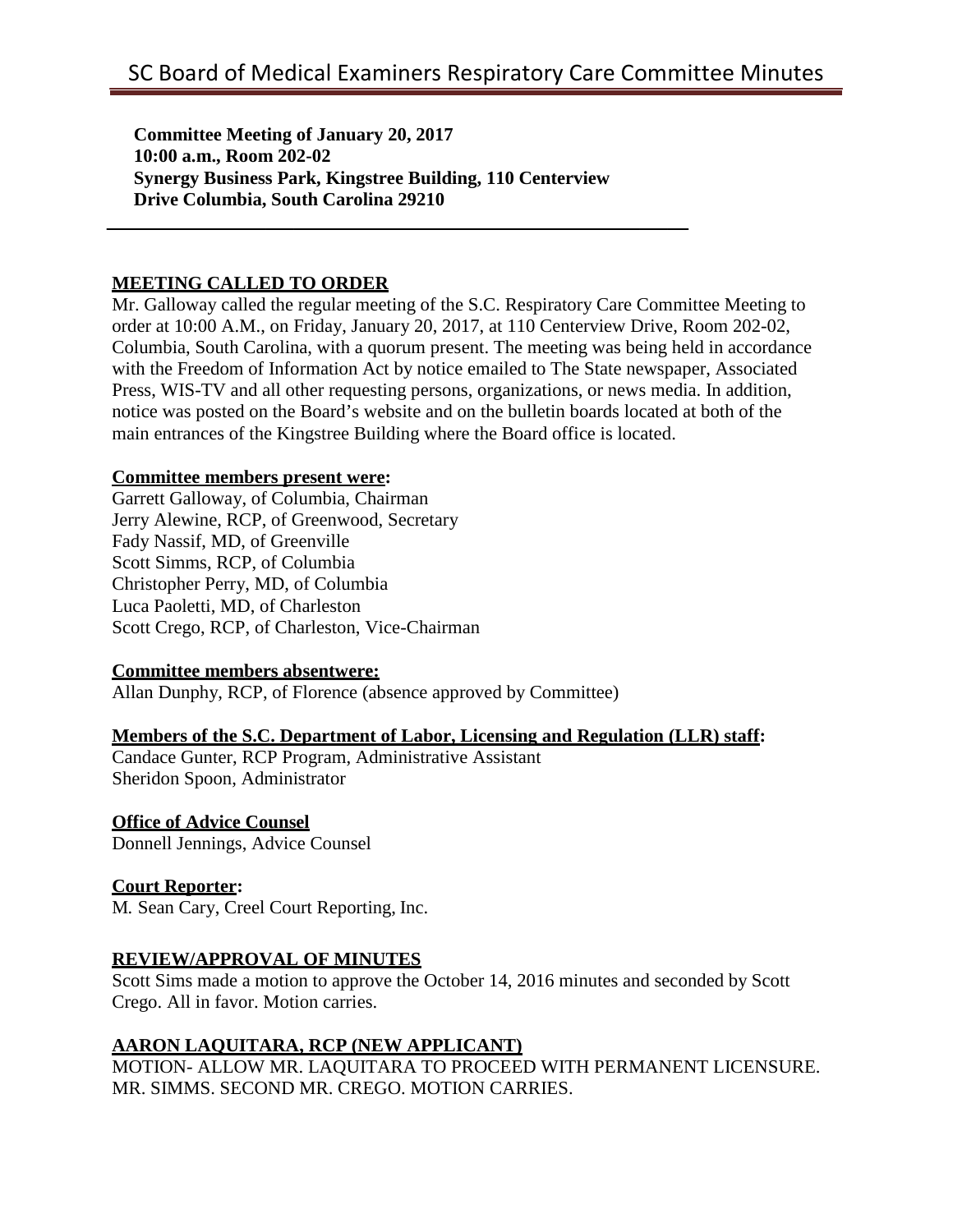# **BRANDY JENKINS, RCP [APPLICANT APPEARANCE)**

Applicant failed to appear October 16, 2016 and January 20, 2017. Applicant does not have a temporary license.

# **PULMONARY FUNCTION TESTING**

Mr. Galloway opened the floor for discussion on Pulmonary Function Testing. Spirometry training, qualifications, knowledge and quality of interpretation were briefly discussed. In the absence of Mr. Dunphy and those requesting the discussion, the committee deferred further discussion.

# **HOME SLEEP TEST INTERPRETATON**

There was a brief discussion concerning out-of-state physicians interpreting sleep results for SC Medicaid patients. Mr. Spoon referred the committee to the SC Telemedicine Act and the board's existing advisory opinions on the subject and suggested to interested parties to ensure compliance with those.

#### **APPLICATION REVIEW**

- 1. Review and approval of applicants with "**YES**"answers
- 2. Approval of temporary to permanent licenses

| . Name                                  | <b>Credential</b><br><b>Number</b> | <b>Expiration</b><br>date | <b>City</b>                   | <b>State</b> |
|-----------------------------------------|------------------------------------|---------------------------|-------------------------------|--------------|
| <b>Lindsay Ambrose</b><br>Adams         | RCP.5972                           | 2/28/2017                 | Charlotte                     | NC           |
| Mona Nabih<br>Awwadieh                  | RCP.5856                           | 2/28/2017                 | <b>Taylors</b>                | <b>SC</b>    |
| <b>TABITHA ANNE</b><br><b>BISSELL</b>   | RCP.5961                           | 2/28/2017                 | <b>GOOSE</b><br><b>CREEK</b>  | <b>SC</b>    |
| <b>MONA NABIH</b><br><b>AWWADIEH</b>    | RCP.5856                           | 2/28/2017                 | <b>TAYLORS</b>                | <b>SC</b>    |
| Dawn Maura<br><b>Botelho</b>            | RCP.5962                           | 2/28/2017                 | E Greenwich                   | RI           |
| <b>OLIVIA</b><br><b>BUTHORN</b>         | RCP.5973                           | 2/28/2017                 | <b>HUNTINGT</b><br><b>ON</b>  | <b>NY</b>    |
| <b>ELIZABETH</b><br><b>DULEY CARROS</b> | <b>RCP.5945</b>                    | 2/28/2017                 | <b>SPARTANB</b><br><b>URG</b> | <b>SC</b>    |
| <b>Guy Patrick</b><br>Chambers          | <b>RCP.5970</b>                    | 2/28/2017                 | Charlotte                     | NC           |
| <b>Marcus Andrew</b><br><b>Coffey</b>   | <b>RCP.5944</b>                    | 2/28/2017                 | <b>Harrisburg</b>             | <b>OR</b>    |
| <b>Kimberly Marie</b><br>Daniels        | <b>RCP.5964</b>                    | 2/28/2017                 | Drayton                       | <b>SC</b>    |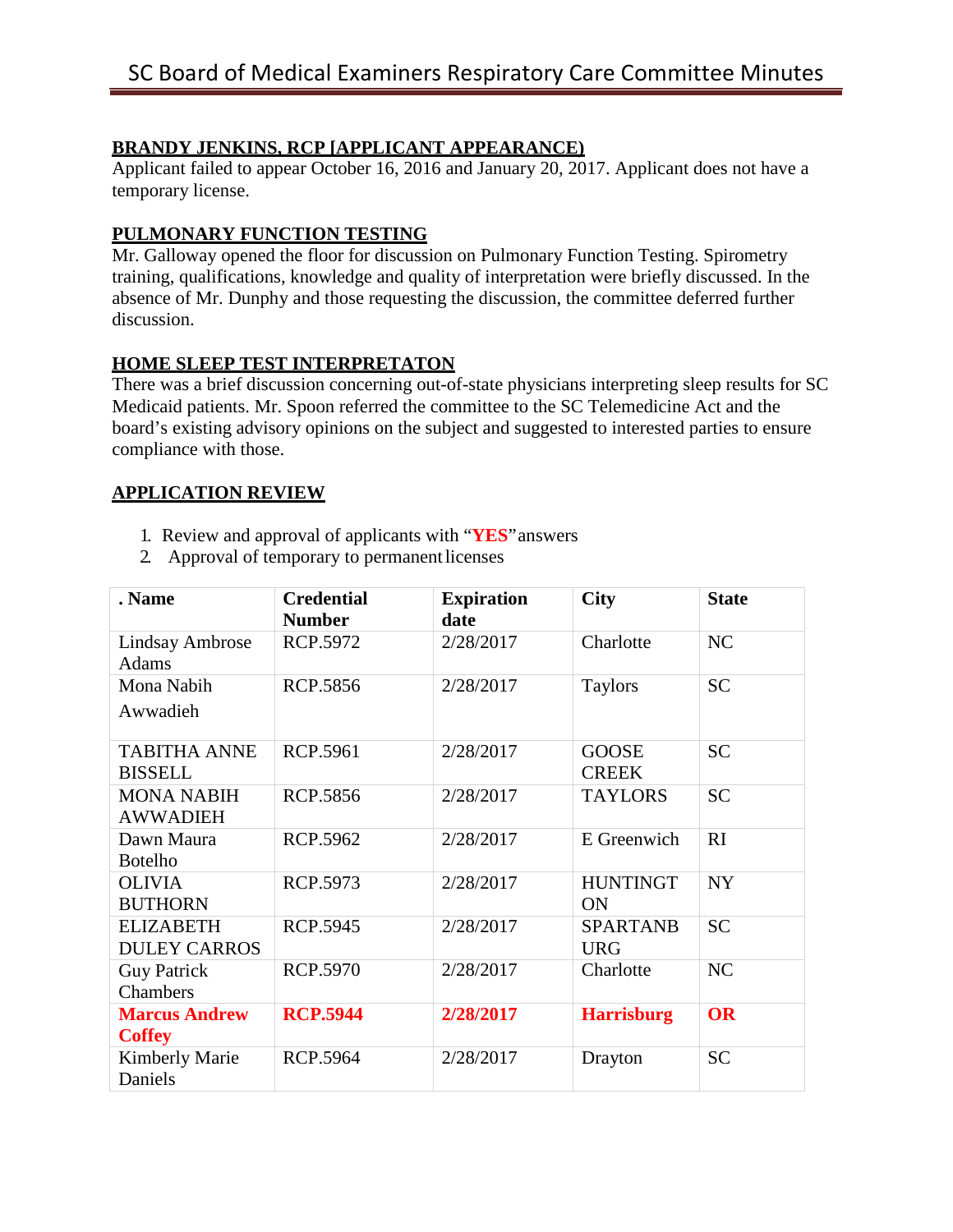# SC Board of Medical Examiners Respiratory Care Committee Minutes

| <b>LEALET</b><br><b>GENUINO</b><br><b>DIONISIO</b>     | <b>RCP.5955</b>                    | 2/28/2017 | <b>BEAUFORT</b>                 | <b>SC</b> |
|--------------------------------------------------------|------------------------------------|-----------|---------------------------------|-----------|
| <b>Thomas Alexander</b><br>Douglas                     | RCP.5926                           | 2/10/2017 | Ridgeway                        | <b>SC</b> |
| <b>MICHELE</b><br><b>CAROL</b><br><b>DOUGLAS</b>       | RCP.5947                           | 2/28/2017 | <b>NORTH</b><br><b>AUGUSTA</b>  | <b>SC</b> |
| <b>STEPHANIE</b><br><b>ROSE ELMORE</b>                 | <b>RCP.5950</b>                    | 2/28/2017 | <b>GREER</b>                    | <b>SC</b> |
| <b>TIMMY FRIDAY</b>                                    | <b>RCP.5940</b>                    | 2/28/2017 | <b>CHARLOTT</b><br>E            | NC        |
| <b>Caitlin Louise</b><br>Gelety                        | <b>RCP.5907</b>                    | 2/28/2017 | <b>CONWAY</b>                   | <b>SC</b> |
| Samantha Karol<br>Gillette                             | RCP.5963                           | 2/28/2017 | Inman                           | <b>SC</b> |
| Rhonda Stancil<br>Glenn                                | RCP.5845                           | 2/28/2017 | Anderson                        | <b>SC</b> |
| <b>RENEE</b><br><b>GRIGGS</b>                          | <b>RCP.5977</b>                    | 2/28/2017 | <b>SAVANNAH</b>                 | <b>GA</b> |
| <b>TRACEY</b><br><b>LEEANN</b><br><b>HAFTMANN</b>      | RCP.5975                           | 2/28/2017 | <b>LAS VEGAS</b>                | <b>NV</b> |
| <b>RICHARD</b><br><b>HAFTMANN</b>                      | RCP.5966                           | 2/28/2017 | <b>LAS VEGAS</b>                | <b>NV</b> |
| <b>TATIANA HAHN</b>                                    | RCP.5927                           | 2/28/2017 | <b>EAGLE</b>                    | ID        |
| <b>Brittney Diane</b><br>Horton                        | <b>RCP.5957</b>                    | 2/28/2017 | <b>Boiling</b><br>Springs       | <b>SC</b> |
| <b>ALLYSON</b><br><b>MARIE HOUSE</b>                   | RCP.5969                           | 2/28/2017 | <b>LAURINBUR</b><br>G           | NC        |
| <b>Aaron Laquitara</b>                                 | <b>RCP. NOT</b><br><b>ASSIGNED</b> |           | <b>WATERLO</b><br>$\bf{O}$      | <b>NY</b> |
| <b>JENNIFER</b><br><b>LEANNE</b><br><b>HYATT-ROOKS</b> | <b>RCP.5968</b>                    | 2/28/2017 | <b>RAYTOWN</b>                  | <b>MO</b> |
| <b>JORDAN ELAINE</b><br><b>IMMEDIATO</b>               | RCP.5921                           | 2/28/2017 | <b>LANCASTE</b><br>$\mathbf{R}$ | CA        |
| <b>NAECONDA</b><br><b>IVEY</b>                         | RCP.5946                           | 2/28/2017 | <b>AUGUSTA</b>                  | GA        |
| <b>SCARLETT A</b><br><b>JONES</b>                      | RCP.5949                           | 2/28/2017 | <b>SAVANNAH</b>                 | <b>GA</b> |
| <b>BRANDY</b><br><b>JENKINS</b>                        | <b>RCP. NOT</b><br><b>ASSIGNED</b> |           | <b>SHELBY</b>                   | <b>NC</b> |
| Jodi Michelle<br>Kirby                                 | <b>RCP.5660</b>                    | 2/28/2017 | <b>Goose Creek</b>              | <b>SC</b> |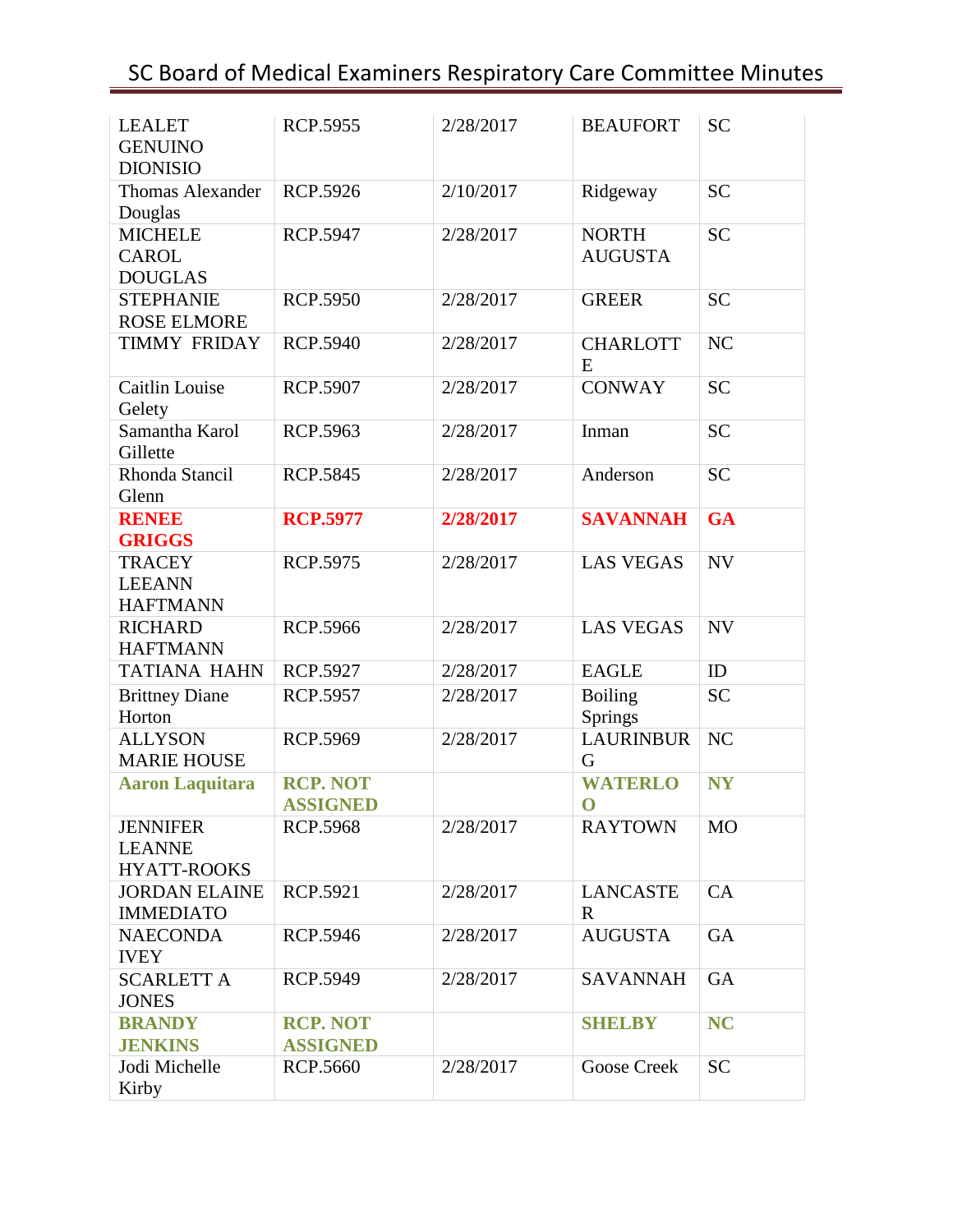| <b>MARY</b><br><b>ELIZABETH</b><br><b>LISTON</b>    | RCP.5967        | 2/28/2017 | <b>SPARTANB</b><br><b>URG</b>   | <b>SC</b>      |
|-----------------------------------------------------|-----------------|-----------|---------------------------------|----------------|
| <b>JESSICA ALICE</b><br><b>MATUSHEVSKI</b>          | RCP.5965        | 2/28/2017 | <b>PARMA</b>                    | <b>OH</b>      |
| PATRICK LYNN<br><b>MCCOOL</b>                       | RCP.5951        | 2/28/2017 | <b>PAWLEYS</b><br><b>ISLAND</b> | <b>SC</b>      |
| <b>Kimberly Ann</b><br>Meyer-                       | <b>RCP.5934</b> | 2/28/2017 | <b>Woodruff</b>                 | <b>SC</b>      |
| David Daniel<br>Mosteller                           | <b>RCP.5876</b> | 2/28/2017 | Summerville                     | <b>SC</b>      |
| <b>AMY NATOLI</b>                                   | <b>RCP.5905</b> | 2/28/2017 | <b>LADSON</b>                   | <b>SC</b>      |
| <b>THERESA</b><br><b>LYNNE OLIVER</b>               | RCP.5974        | 2/28/2017 | <b>GALESBUR</b><br>G            | MI             |
| <b>Ashley Alexis</b><br>Parker                      | RCP.5953        | 2/28/2017 | Myrlte Beach                    | <b>SC</b>      |
| <b>HARRY M</b><br>PIERCE IV                         | RCP.5936        | 2/28/2017 | <b>INMAN</b>                    | <b>SC</b>      |
| Jonathan Daniel<br>Riddle                           | RCP.5911        | 2/28/2017 | Columbia                        | <b>SC</b>      |
| Gary William<br>Ricard Jr                           | <b>RCP.5909</b> | 2/28/2017 | Lexington                       | <b>SC</b>      |
| <b>Brittni Diane</b><br>Rogers                      | <b>RCP.5838</b> | 2/28/2017 | N Charleston                    | <b>SC</b>      |
| Danielle Denise<br>Rumachik                         | <b>RCP.5798</b> | 2/28/2017 | Summerville                     | <b>SC</b>      |
| <b>PETER SALKO</b>                                  | <b>RCP.5935</b> | 2/28/2017 | <b>BLACKSHE</b><br><b>AR</b>    | GA             |
| <b>Rachel Marie</b><br>Sampson                      | <b>RCP.5971</b> | 2/28/2017 | <b>St Louis</b>                 | M <sub>O</sub> |
| Zaneika Rene<br>Shaw                                | RCP.5834        | 2/28/2017 | <b>VANCE</b>                    | <b>SC</b>      |
| <b>JACQULEEN W</b><br><b>SKINNER</b>                | <b>RCP.5948</b> | 2/28/2017 | <b>COLUMBIA</b>                 | <b>SC</b>      |
| Rebecca Grace<br>Skipper                            | RCP.5917        | 2/28/2017 | Duncan                          | <b>SC</b>      |
| <b>ERIK SMITH</b>                                   | RCP.5956        | 2/28/2017 | <b>INDIANAPO</b><br><b>LIS</b>  | IN             |
| <b>ERIC MICHAEL</b><br><b>SNYDER</b>                | <b>RCP.5918</b> | 2/28/2017 | <b>YORK</b>                     | PA             |
| <b>STEPHEN</b><br><b>RICHARD</b><br><b>SPEELMAN</b> | <b>RCP.5913</b> | 2/28/2017 | <b>MONROE</b>                   | <b>NC</b>      |